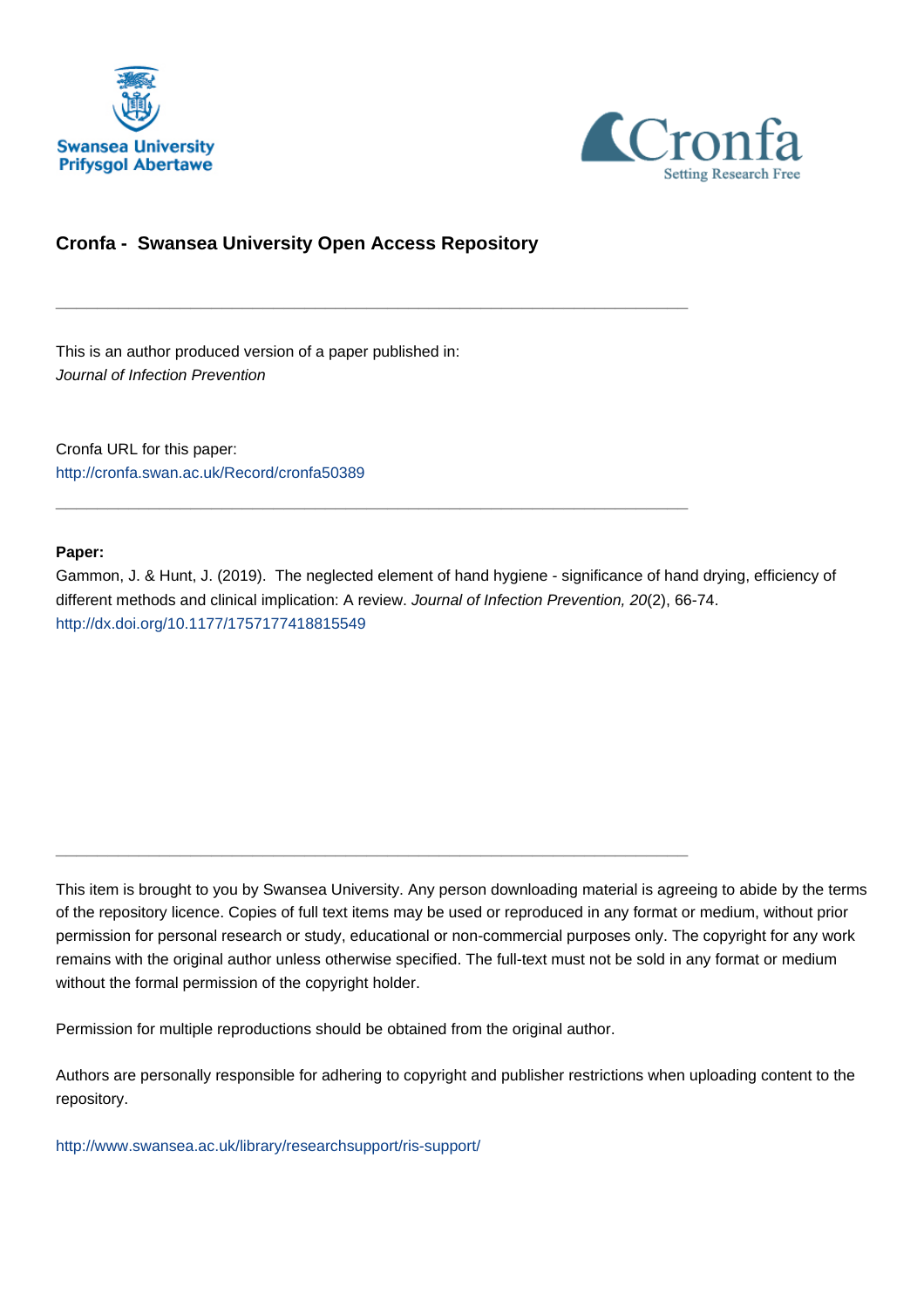**The Neglected Element of Hand Hygiene - Significance of Hand Drying, Efficiency of Different Methods and Clinical Implication: A Scoping Review.**

### **Abstract**

Hand hygiene is a fundamental strategy for controlling the spread of infection. Careful hand drying is integral to the process of hand hygiene, which aims to optimise the removal of potentially pathogenic microorganisms. Ineffective hand drying results in wet hands that are an infection risk increasing the potential for cross infection, occupational contact dermatitis for healthcare practitioners, harm to patients and environmental contamination.

Evidence indicates that there has been limited research regarding the significance of hand drying and the efficacy and clinical impact of different drying methods. The purpose of this review paper was to scope and evaluate the existing literature pertaining to hand drying; to examine the clinical consequences associated with wet hands for patients, healthcare practitioners and the clinical environment, assess the efficacy of different drying methods, consider the impact on patient safety, and to progress the research, debate and practice relating to hand drying. The methodological framework applied in this review was that of Arksey and O'Malley (2007). 21 papers identified from 112 abstracts screened were included in the review. Analysis identified three primary themes emerging from the literature: 1 - Efficacy of hand drying methods; 2 - Drying method and microbial translocation, dispersion and environmental contamination; and 3 - Drying methods and environmental sustainability. This review highlights the equal importance of hand drying in the process of hand hygiene and suggests that the efficacy of hand drying is a critical factor in the prevention of the transfer of microorganisms to the environment, and from person to person following hand washing. In conclusion, this paper argues that greater attention needs to be given to hand drying in terms of practice, policy and research and its importance in clinical settings given greater focus.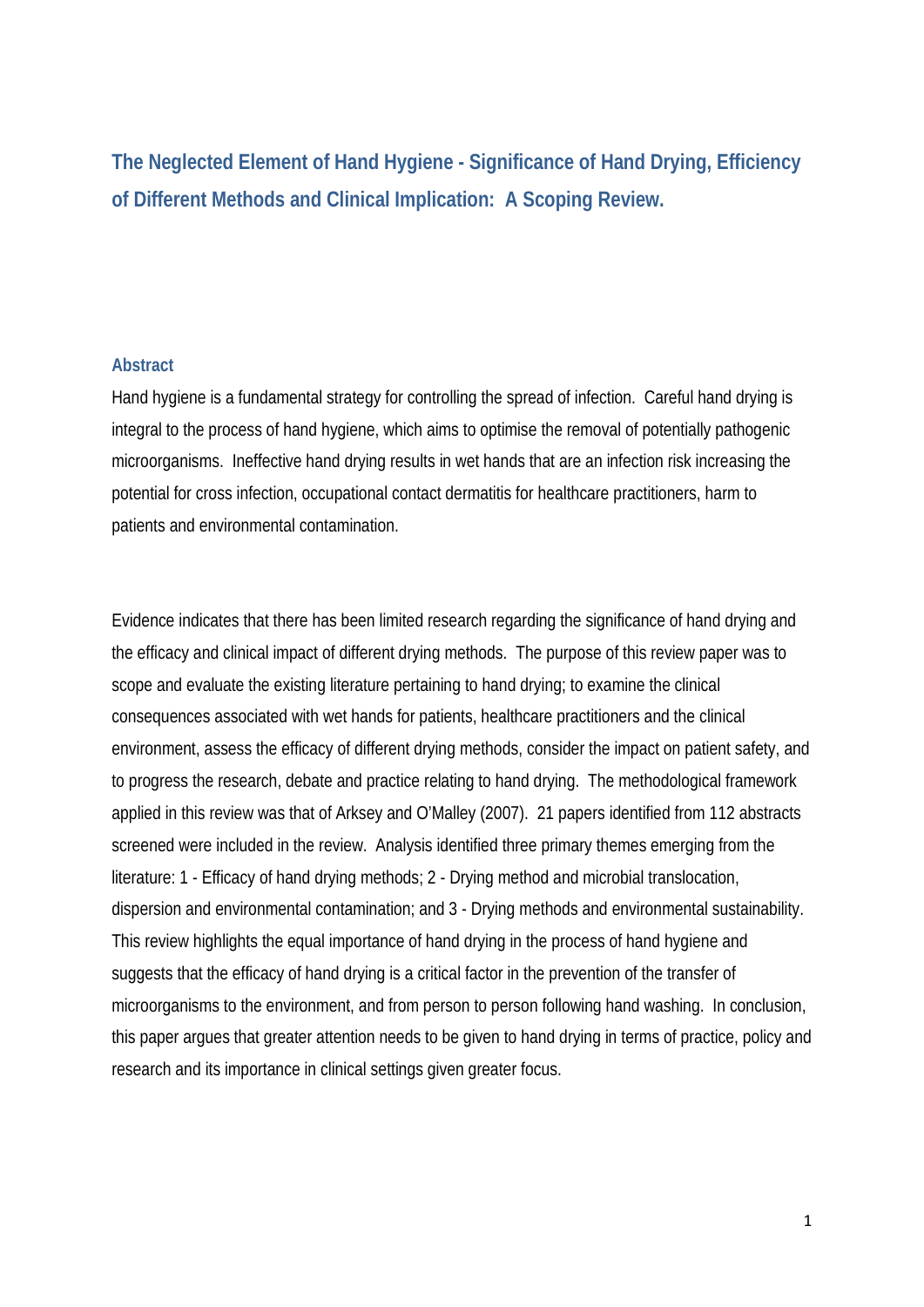### **Key Words**

Hand hygiene, hand drying, wet hands, translocation, review.

### **Introduction**

Hand hygiene is universally accepted as the single most important strategy for preventing and reducing healthcare associated infections (HCAIs), as well as being critical for patient and practitioner safety. It is our hands that we use to care, our hands to impart comfort and reassure our patients and yet, the same hands can act as vehicles to transmit microorganisms which can impact on patient safety; causing harm and even killing. Promotion of improved hand hygiene is thus recognised as being a crucial measure in public health and is considered to be an integral component of the practice of infection prevention (Bloomfield et al, 2007). As such, the notion of the most effective method for performing hand hygiene has been a particularly active area of research (Magiorakos et al, 2010) and the importance of thorough cleansing of the hands with soap and water or a sanitiser to reduce the burden of HCAIs is well documented, having been heavily researched and publicised for a number of years by campaigns and initiatives such as the NHS CleanYourHandsCampaign (Gould et al, 2007; Stone et al, 2012).

Hand drying is integral to effective hand hygiene processes. Correct drying of hands after washing is vital for best infection prevention and should be an essential component of hand hygiene procedures and practices (Boyce & Pittet, 2002; Centres for Disease Control and Prevention, 2002; National Health Service Professionals, 2013; World Health Organisation, 2009). The significance of hand drying encompasses not only the removal of moisture from the hands but involves mechanical friction which further reduces the bacterial load and thus transfer of microorganisms (Taylor et al, 2000; Yamamoto, Ugai & Takahashi, 2005). Nonetheless hand drying is a much neglected aspect of hand hygiene, with limited evidence relating to the options for hand drying, the efficacy of different methods of hand drying in reducing contamination, the amount of consequential microbial dispersion in to the clinical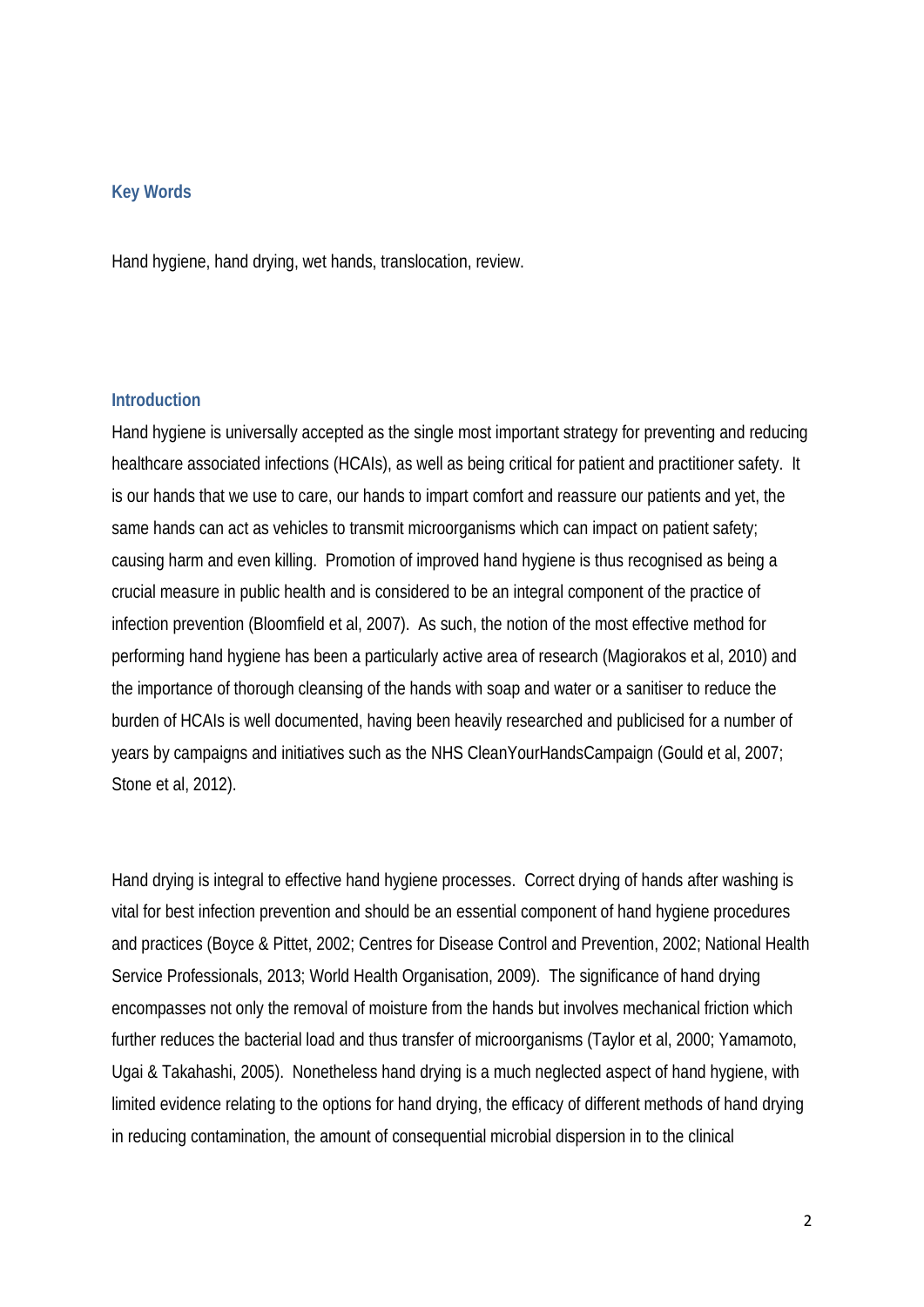environment, the efficacy, frequency and compliance of drying by healthcare practitioners and the consequences of wet hands for the healthcare practitioner.

The purpose of this paper is to offer a critical review of research examining the clinical importance of hand drying and the implications of wet hands for patients, healthcare practitioners and the clinical environment, to assess the efficacy of different drying methods, to consider the impact on patient safety, and to progress the research, debate and practice relating to hand drying.

# **Methods of Review**

This review drew on the five stage methodological framework suggested by Arksey & O'Malley (2007). These five stages are: Identification of research questions, identification of relevant studies, study selection, charting the data and, collating, summarising and evaluating the results of the scoping review. The research questions identified were:

- $\triangleright$  What is the research supporting and evidencing contemporary hand drying practice and procedures?
- $\triangleright$  To what extent does ineffective hand drying and consequently wet hands, impact on infection prevention and control (IPC)?
- $\triangleright$  What is the impact and efficacy of contemporary hand drying methods?

Utilising Arksey & O'Malley's (2007) framework enabled an examination of the extent, range and nature of research activity relating to hand drying, the identification of gaps in the existing literature, and provided rigour and transparency in terms of the methods adopted, allowing replication and validity of the review findings. The credibility and reflexive nature of this framework, together with its wider recognition, were the reasons for its application. The framework used to critically appraise the quality of included studies was that of Greenhalgh (2010).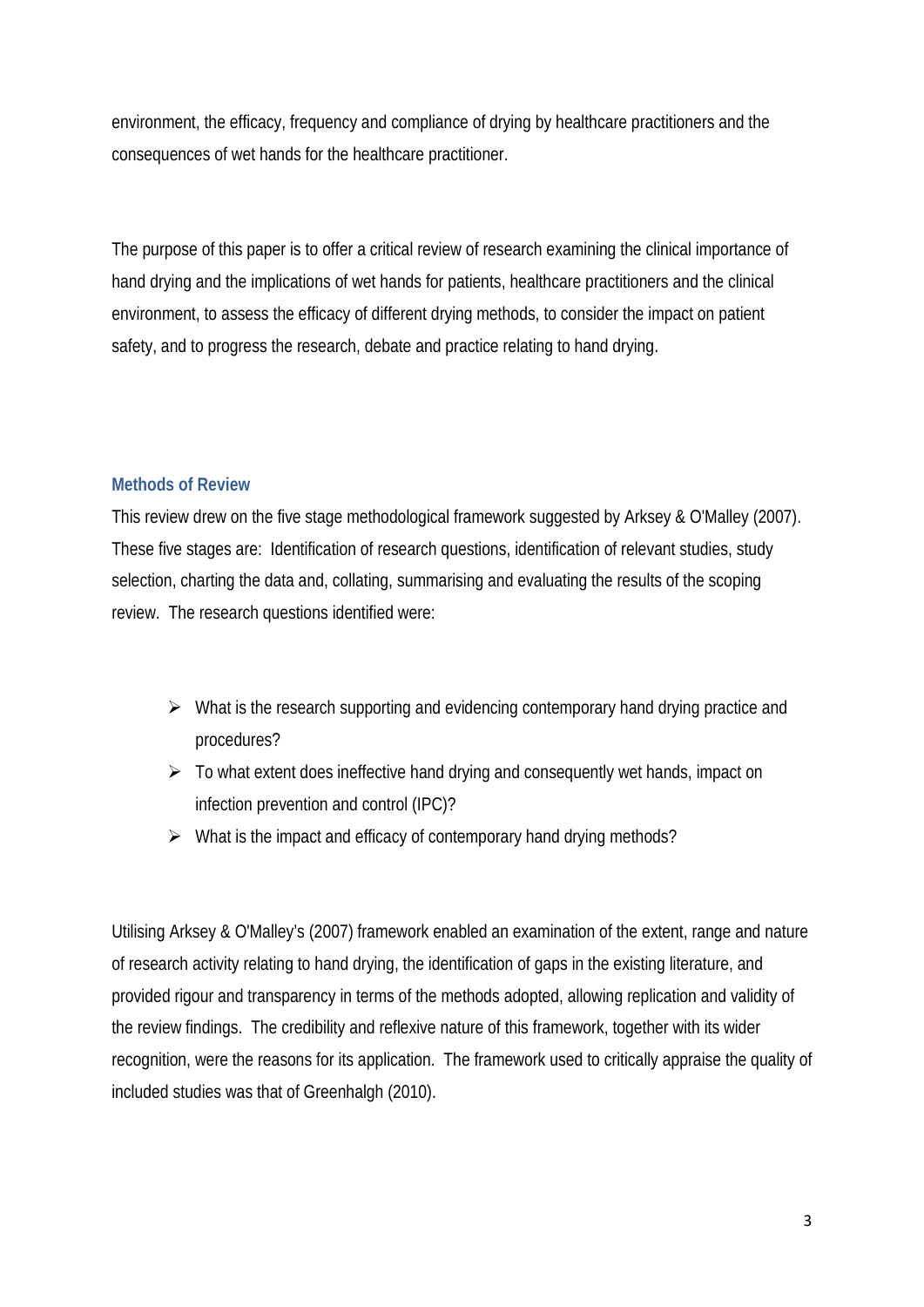Electronic searches were undertaken of ASSIA, Medline and PubMed databases for research that had collected data about some aspect of hand drying. The review was limited primarily to English language studies in the health arena but not to any particular nation state. The search terms used were hand drying, hand hygiene, wet hands, drying methods and environmental contamination. The abstracts of potentially relevant citations were examined to determine the relevance of the original research. Full texts of all relevant articles were then obtained. In addition, bibliographies and secondary references of obtained articles were examined for additional studies. Policy documentation and reports were further searched for online.

### **Figure 1:** *Flow Diagram of Literature Screening* (See web appendices)

Eligibility criteria for inclusion of articles in this review were: English language papers reporting empirical research and published between 1985 and 2018, that related to aspects of hand drying. Most specifically, papers that focused on our identified research questions. We define an empirical paper as one that contains evidence of data collection and analysis, and included any studies that utilised any method of empirical investigation - Quantitative, qualitative or mixed methods. All relevant papers were included. Papers published in languages other than English were excluded. Of the 319 papers identified on screening, 279 did not meet the inclusion criteria and 40 full articles were retrieved. 21 original papers were identified as addressing the identified research questions and are included in this review.

**Insert Summary Table:** *Included Studies* 

#### **Identified Themes**

Following the identification of the review research questions and relevant studies, the selected studies were charted, analysed and synthesised, and emerging themes identified and discussed. From this analysis, three primary themes emerged: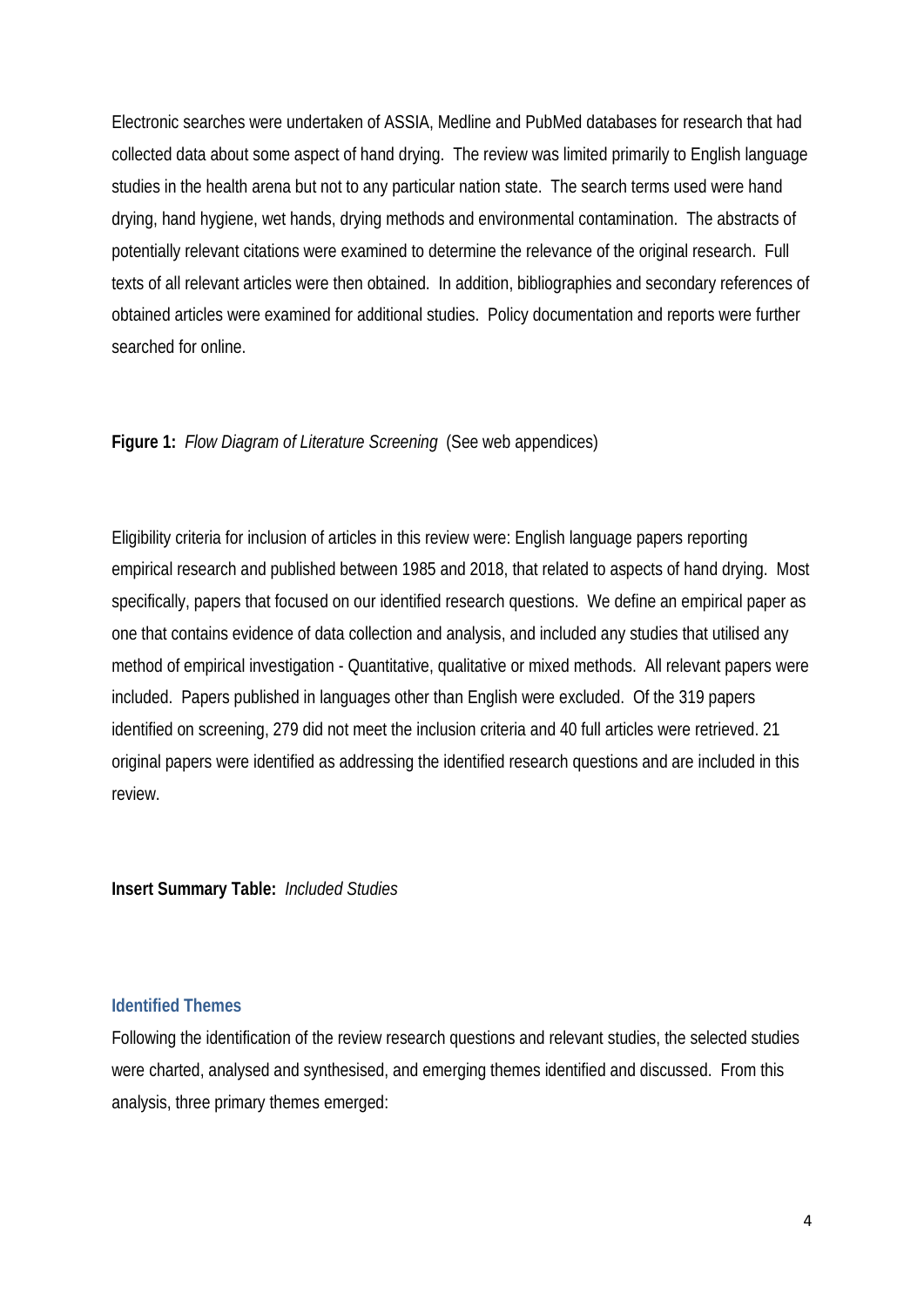- $\triangleright$  Efficacy of Hand Drying Methods.
- Drying Method and Microbial Translocation, Dispersion and Environmental Contamination.
- $\triangleright$  Drying Methods and Environmental Sustainability.

Further themes of note emerging from our review were:

- $\triangleright$  Hand Drying and Occupational Dermatitis.
- $\triangleright$  Policy and Practice.
- $\triangleright$  Financial Considerations.

However, these themes are not discussed at length in this paper.

# *Theme 1: Efficacy of Hand Drying Methods*

Efficiency of different drying methods and their suitability within clinical settings was one of the main themes in the research evidence. Efficacy can be measured in terms of extent of moisture removal and bacterial reduction. However, there is limited evidence to inform clinical practice. Table 2 (See web appendices) summarises the existing knowledge. Of the 7 studies identified, the majority acknowledge paper towels to be the most effective means of hand drying. This has been the consistent finding since the early research of Redway and Knights (1998), who argued that effective drying of hands reduces the number of bacteria on hands and the risk of transfer, and that paper towels in terms of speed, drying efficiency, hygiene and microbial environmental contamination, perform better than warm air dryers or jet blade dryers.

**Table 2:** *Efficacy of Hand Drying Methods* (See web appendices)

For Patrick, Findon & Miller (1997), residual water was most efficiently removed from the hands by cloth towels, rather than by warm air dryers. Their study found that it took around 45 seconds for an air dryer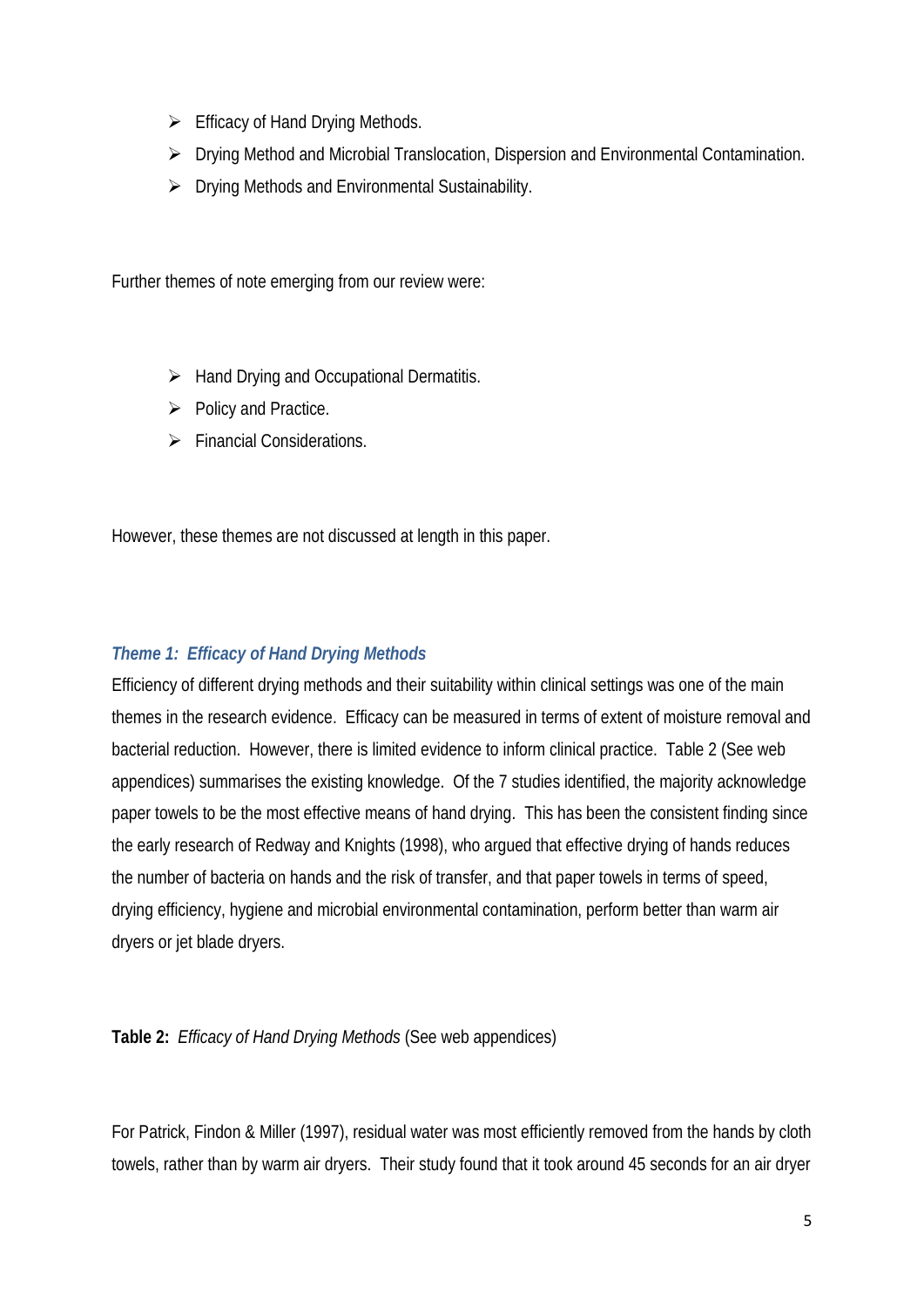to achieve the equivalent results in 20 seconds using a cloth. Given that many healthcare practitioners do not use the devices for this length of time, they are not gaining the hygiene benefit of completely dry hands.

Gustafson et al (2000) examined the hygiene performance of four hand drying methods: Paper towel, cloth towel, warm air dryers and evaporation. Their study compared the amount of bacteria on the hands following drying by the four methods. All bacteria counts were determined using a modified glove-juice sampling procedure. Gustafson et al's (2000) study demonstrated no statistically significant differences in the efficiency of the four hand drying methods for removing wetness or bacteria from hands that had been washed.

Snelling et al (2010) compared an ultra-rapid hand dryer against warm air dryers and their effect on bacterial transfer following drying, and the impact on bacterial numbers of rubbing hands during dryer use. Snelling and colleagues quantified the effects of hand drying by measuring the number of bacteria on different parts of the hands prior to and following drying by the different methods. The authors suggest that where hands are dried for at least 30 seconds using conventional warm air dryers, it is likely that hygiene benefits will be similar to that achieved with 10 seconds use of an ultra-rapid hand dryer. However, if the drying time is significantly less than 30 seconds, the ultra-rapid hand dryer is hygienically superior for reducing transfer of microbes to other surfaces. Their study further found that rubbing the hands together while using warm air dryers potentially counteracts the reduction in bacterial numbers accrued during handwashing. In this, paper towels consistently outperformed all other drying techniques, especially with regard to bacteria left on the palms and fingertips. This, the authors note, suggests that bacteria repopulating the surface of the skin during the rubbing process were being physically removed by the paper towels along with the moisture. In so doing, paper towels appear to remove bacteria in a way in which conventional warm air dryers are incapable of replicating. This is further confirmed in the work of Jensen et al (2015). Nonetheless, it should be noted that towels can become contaminated (Jensen et al, 2015; Taylor et al, 2000), which in itself could pose a hygiene hazard. In situations where demand for hand hygiene is high and stocks of clean towels can become exhausted, washed hands remain damp and the risk of bacterial transfer increases.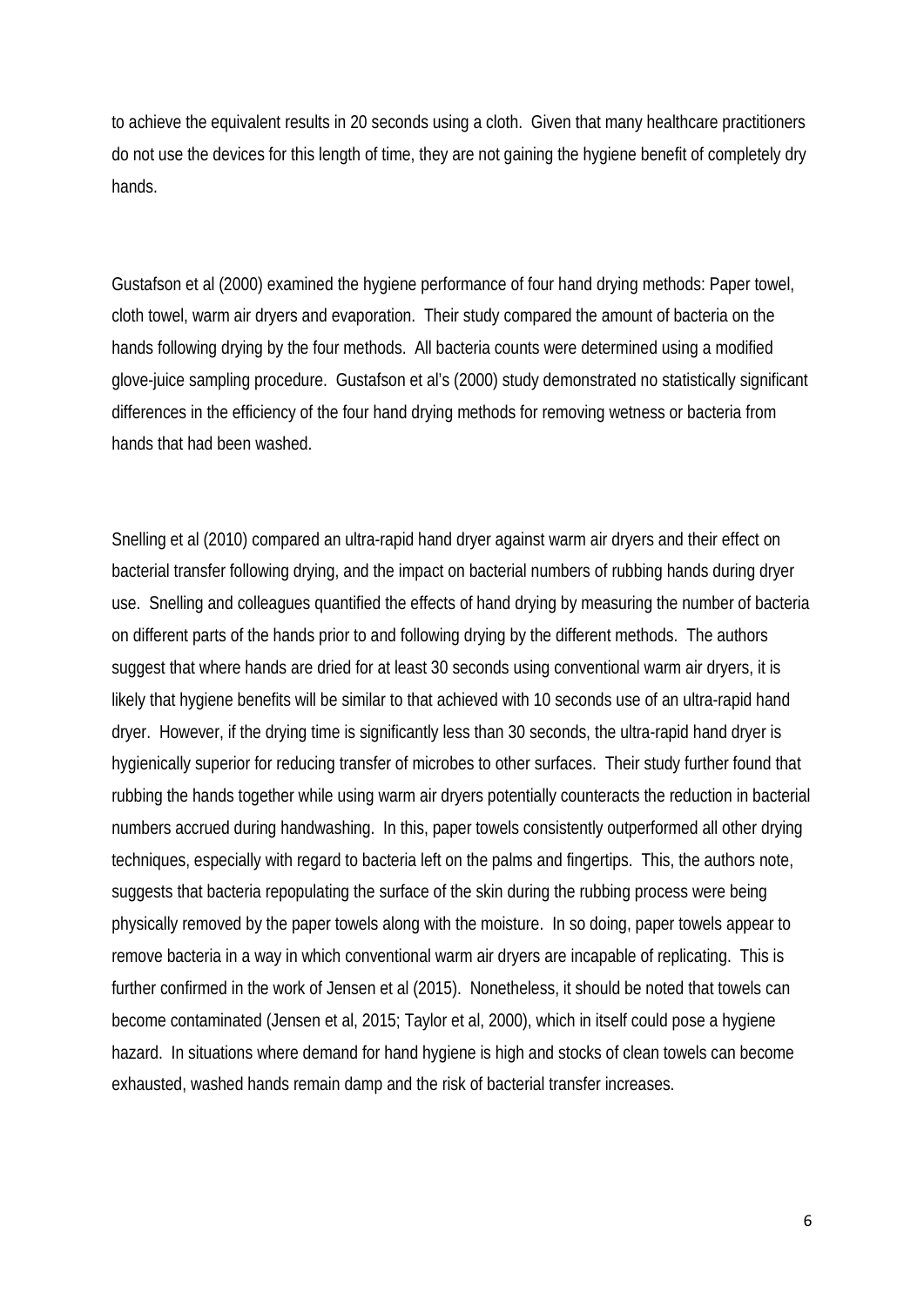Redway & Fawdar's (2008) study suggests that while the drying efficiency of paper towels and jet air dryers are equal, the hygiene performance of jet air dryers and warm air dryers compared to paper towels is significantly worse 'in all respects' including drying efficiency, bacterial numbers on the hands, bacterial contamination of the air flow and surfaces of the devices, and transmission of bacteria. This may be as a result of friction. According to Redway & Fawdar (2008), paper towels are more effective as bacteria are physically removed from the hands in a way that is not possible with jet air dryers and warm air dryers. In many ways, rubbing hands vigorously when using warm air dryers increases bacteria numbers on the skin and airborne dissemination (Yamamoto, Ugai & Takahashi, 2005). It may be that rubbing hands causes the migration of bacteria from the hair follicles to the skin surface (Snelling et al, 2010).

# *Theme 2: Drying Method and Microbial Translocation, Dispersion and Environmental Contamination*

In deciding the most suitable method of hand drying for healthcare settings, the extent of moisture removal needs to be considered alongside the potential of microbial translocation, dispersion and environmental contamination. This review identified 13 studies assessing the capacity of different drying methods to translocate and disperse microorganisms into the immediate environment and to other persons. Nine studies identified note that jet dryers and warm air dryers result in greater microbial dispersion, to paper towels. A number of studies noted greatest microbial dispersal to be associated with the jet dryer while other studies noted no significant difference.

**Table 3:** *Drying Method and Microbial Translocation, Dispersion and Environmental Contamination* (See web appendices)

Ngeow, Ong & Tan (1989), investigated the potential risk of warm air dryers contributing to airborne infection in a hospital setting. Their study compared bacterial dispersal caused by warm air dryers with that of paper towels. Ngeow, Ong & Tan (1989) demonstrated the dispersal of marker bacteria within a radius of 3 ft from hot air dryers. Conversely when paper towels were used for hand drying, no bacteria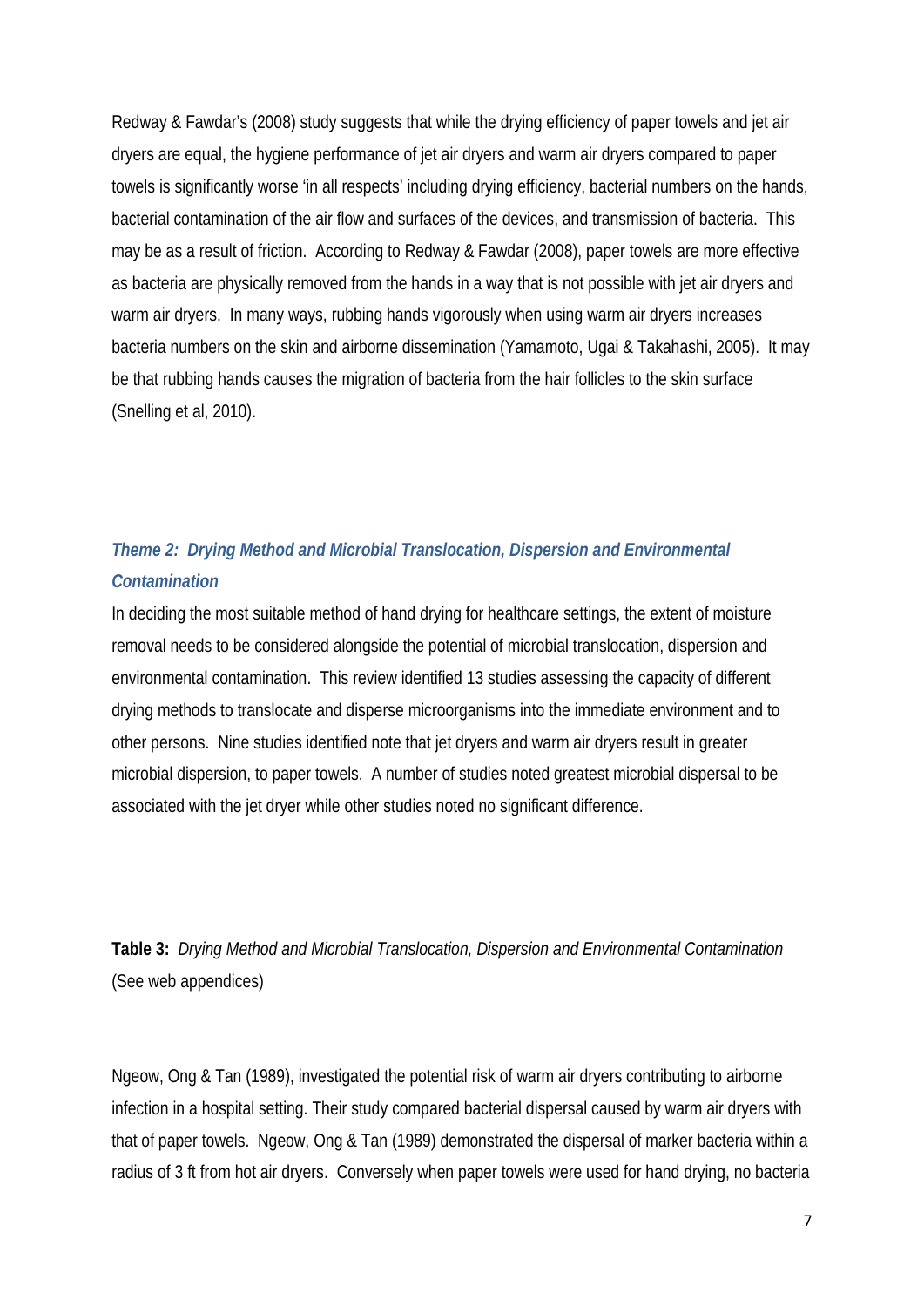were found. The authors thus affirmed warm air dryers to be unsuitable for use in critical care environments for risk of contributing to cross infection either via airborne dissemination or by way of contaminated personnel. Similarly Redway and Fawdar's (2008) study, suggests that paper towels are likely to cause considerably less contamination of other users and of the washroom environment than jet air dryers; which were found to disperse artificial hand contamination to a distance of at least 2 metres. Paper towels and warm air dryers produced more positive results than jet air dryers regarding contamination of the washroom environment. Paper towels created less contamination at 0 metres (directly below the device) than warm air dryers, although there was no significant difference at greater distances. Hanna, Richardson and Marshall (1996), further reported that warm air dryers resulted in significant numbers of airborne bacteria in the environment surrounding the user, while paper and cloth towels produced negligible contamination of the vicinity.

Margas et al (2013), compared the potential for cross contamination of the surrounding environment resulting from paper towels and the use of a jet air dryer. Their study showed that the two hand drying methods produced different patterns of ballistic droplets and levels of microbial contamination, under heavy use conditions: The jet air dryer producing a greater number of droplets dispersed over a larger area and more microbial contamination of the immediate environment than paper towels. Similarly, Best, Parnell & Wilcox (2014), used a paint and *Lactobacillus* bacterial model to compare aerosolisation and dispersal following hand drying with paper towels, a warm air or jet air dryer. They demonstrated that paper towels produced less dispersal from the hands into the surrounding environment than jet air dryers. Utilising an acid-indicator model and artificial contamination of the hands with yeast, research by Best and Redway (2015) showed that the use of a jet air dryer to dry the hands dispersed liquid and consequently, potential microbial contamination on the hands, to greater distances (up to 1.5 metres) than paper towels, roller towels or warm air dryers (up to 0.75 metres). In Best and Redway's (2015) study, jet air dryers were further shown to disperse more liquid from the hands to a range of different heights compared to the other hand drying methods.

Ali Alharbi et al (2016) sought to evaluate the performance of warm air dryers in relation to microbial contamination of the washroom environment at an academic institution in the Kingdom of Saudi Arabia. Their study found bacteria to be numerous in the air flows. Bacterially contaminated air was found to be emitted whenever the warm air dryer was running, even at times when not being used for hand drying. Their research asserts that that *Staphylococcus haemolyticus*, *Micriciccus luteus*,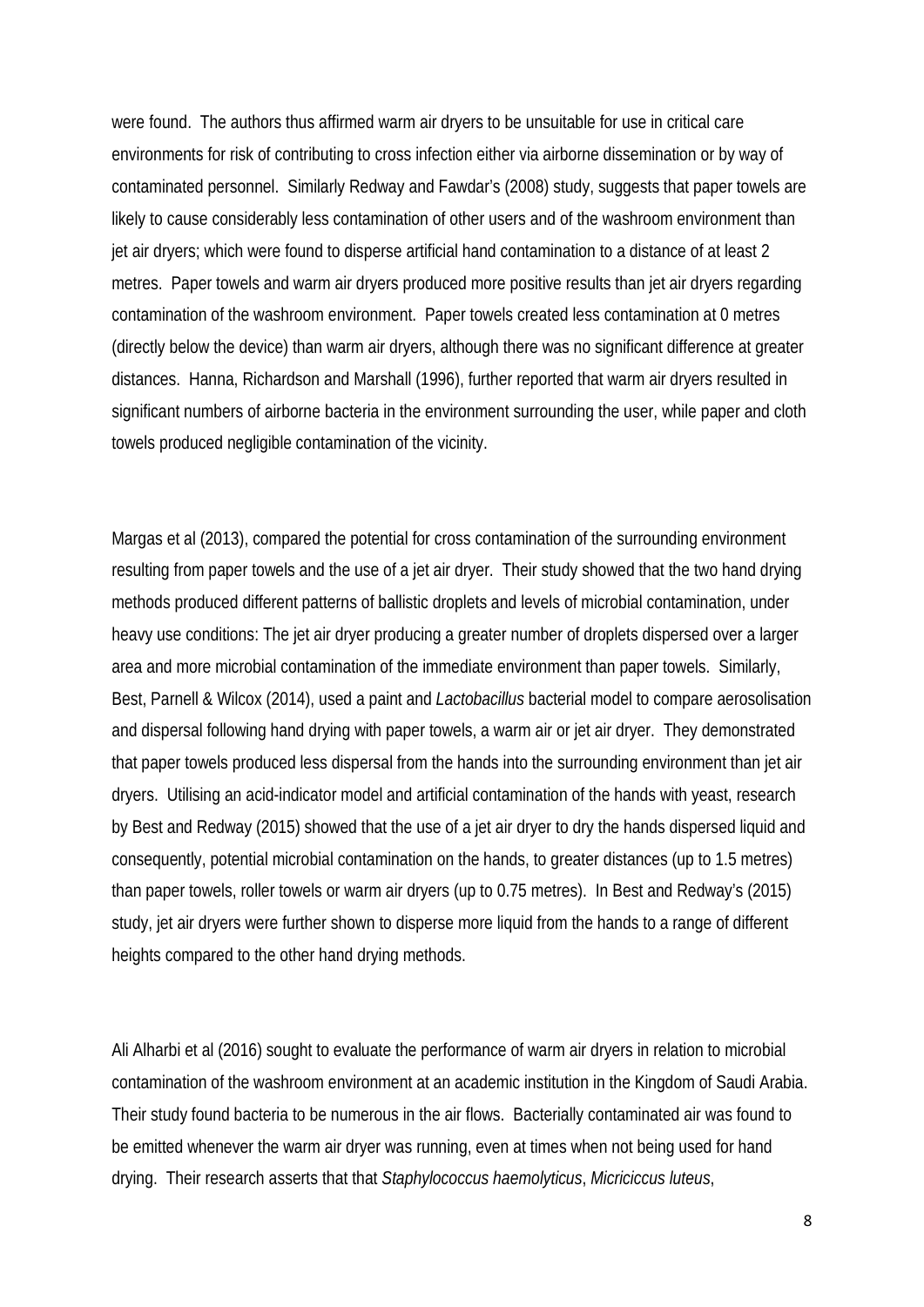*Pseudomonas alcaligenes*, *Bacillus cereus* and *Brevundimonad diminuta vesicularis* were emitted from all warm air dryers sampled, with 95 per cent showing evidence of the potential pathogen *Staphylococcus*. The presence of these bacteria in the air flow of high numbers of warm air dryers and increases in the numbers of these bacteria on the hands of users, suggests the potential for the spread of food poisoning organisms following this method of hand drying. Ali Alharbi and colleagues further isolated bacteria from the contaminated air of the washroom, with *Staphylococci* and *Micrococci* being blown out of 95 per cent of the air; 56 per cent showing evidence of the potential pathogen *Staphylococcus aureus*, thus substantiating the findings of Yamamoto, Ugai & Takahashi (2005). Ali Alharbi et al (2016) conclude that warm air dryers produce more ballistic droplets which are potentially carrying bacteria across extensive areas spread further and have the potential for depositing pathogenic bacteria onto the hands and body of users. Bacteria can further be inhaled and distributed into the wider environment at times when the dryer is running.

As noted previously, a number of studies identified in this review noted no significant difference regarding microbial translocation and dispersal, and method of hand drying. Matthews and Newsom (1987) compared the bacteria aerosols released into the air when drying hands using paper towels and warm air dryers. The authors conclude that there was no significant difference between warm air dryers and paper towels in terms of aerosol liberation and that the former could be considered safe. Likewise Taylor et al (2000), assessed whether warm air dryers alter the levels of airborne microorganisms in the washroom environment. Their study determined that air emitted from the dryer outlet contained fewer microorganisms than air entering the dryers and further, that levels of microorganisms on the external surfaces of warm air dryers were not different from those on other washroom surfaces. According to Taylor and colleagues, warm air dryers are appropriate for use in both healthcare and food industry settings. The studies of Matthews and Newsom (1987) and Taylor et al (2000), is further confirmed in the work of Ansari et al (1991) and Gustafson et al (2000).

To date, there have been a few studies (Kimmitt and Redway, 2015) evaluating the aerosolisation and dispersal of virus particles during hand drying. Viral pathogens such as Norovirus are thought to have a low infectious dose and can be shed in large numbers of faeces (Gerhardts et al, 2012). Kampf and Kramer (2004) note that viruses can survive on the hands for varying times: Influenza and CMV (10 – 15 minutes), HSV (up to 2 hours), Adenovirus (for a number of hours), Rhinovirus (7 days) and Rotavirus and HAV (up to 60 days). Thus within the washroom environment, virus dispersal has the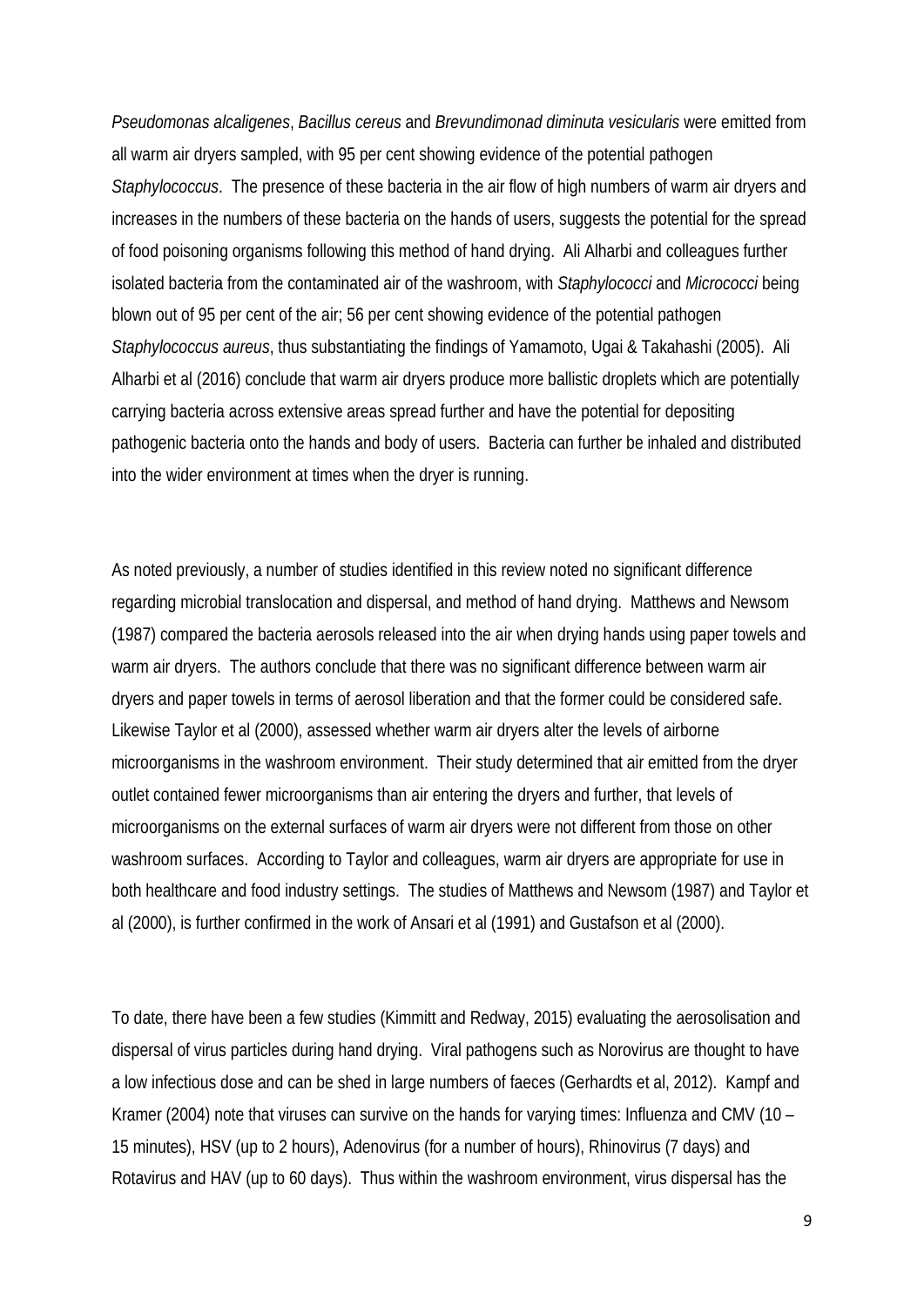potential to contaminate persons and surfaces, including surfaces of hand drying devices. Recent research buy Huesca-Espitia et al (2018) determined that sporeformers, including a laboratory strain of B. subtillis, were found on plates exposed to hand dryer air or air moved by small fans at multiple locations at the University of Connecticut School of Medicine, including areas far away from where these spores were produced. Their work indicates that since spores in washroom air can be deposited on surfaces from the air by hand dryers, this suggests a further means of *Clostridium difficile* transmission and one that may not be interrupted by either hand washing or traditional methods of surface decontamination methods.

Kimmitt and Redway (2015) used a MS2 bacteriophage model to compare paper towels, warm air dryer and jet air dryer, for their potential to disperse viruses and contaminate the immediate environment during times of use. When the three hand drying devices were compared in this study, there were clear differences in the extent of virus dispersal from the hands. The jet air dryer produced significantly greater virus dispersal compared to the warm air dryer and paper towel devices - In excess of 60 times more viral plaques than the warm air dryer and over 1300 times more than paper towels. The authors suggest differences in results between the three hand drying devices can largely be explained by their mode of drying of hands: Paper towels remove water by absorption, warm air dryers of the type tested in this study remove water primarily by evaporation and jet air dryers remove water by shearing forces and dispersal in to the air.

### *Theme 3: Drying Methods and Environmental Sustainability*

It is imperative to give consideration to the environmental sustainability of different drying methods. Nevertheless, rather surprisingly, this review found limited research regarding the relative environmental impact of different methods of hand drying. In total, six studies are included in this review. While a number of descriptive articles noted differing positions on this subject, they were not included in this review as these papers very much presented the opinions of individuals and/or commercial corporations.

The most widely used tool to assess the environmental impact of products and services appears to be the Life Cycle Analysis or Life Cycle Assessment (LCA) (Budisulistiorini, 2007; Gregory, Montalbo &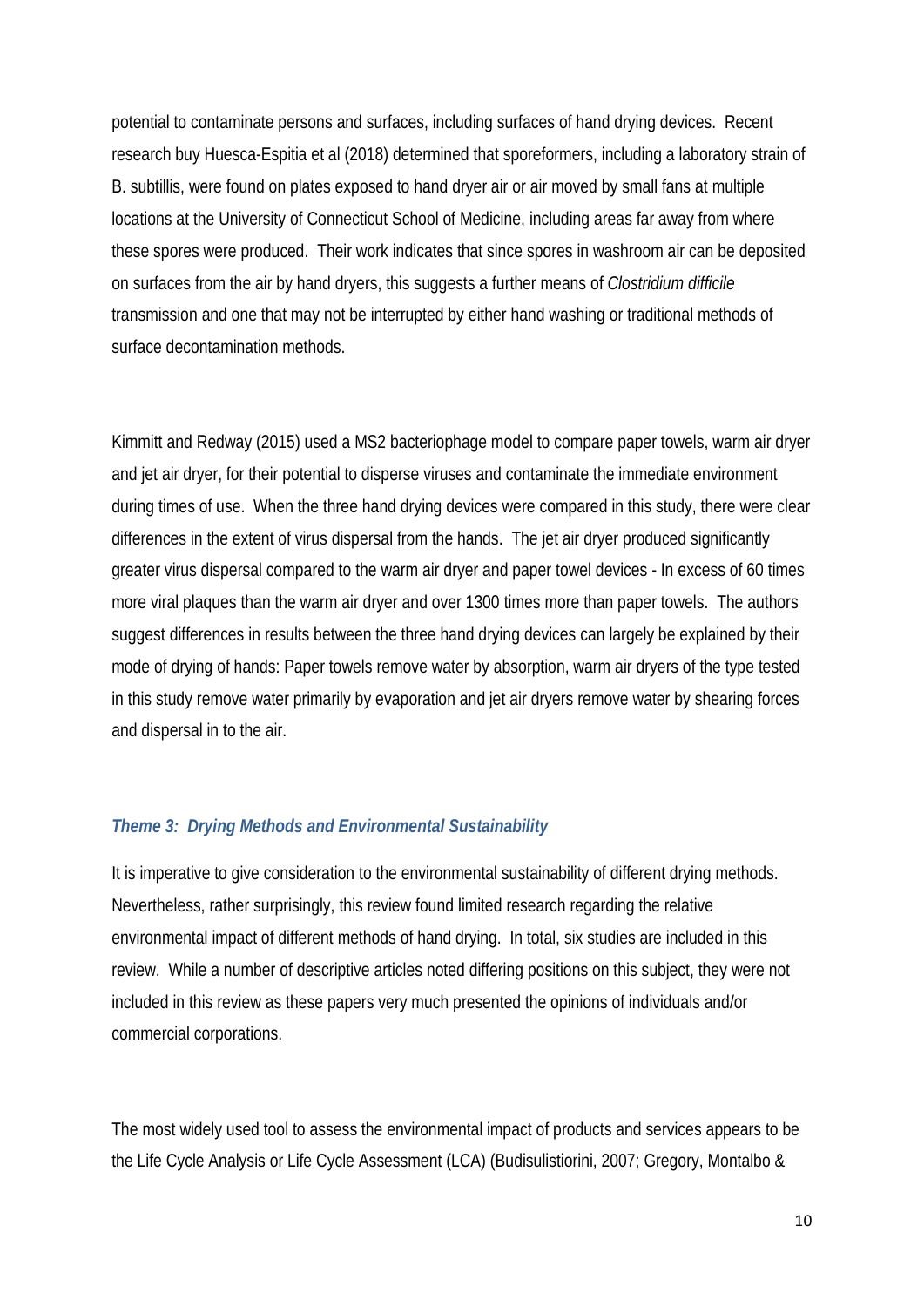Kirchain, 2013; Joseph et al, 2015; Montalbo, Gregory & Kirchain, 2011). The LCA approach involves the identification of all material demand, energy requirement and environmental emissions associated with the manufacture, use, transport and disposal phases of a product through its life cycle, thus ascertaining the life cycle impacts that occur during the life cycle stages of the product systems.

# **Table 4:** *Drying Methods and Environmental Sustainability* (See web appendices)

Budisulistiorini (2007), compared the environmental performance of two methods of hand drying: Paper towels and electric hand dryer. According to Budisulistiorini (2007), the electric hand dryer by means of hand drying method surpasses paper towels towards environmental sustainability performers. Paper towels emit relatively higher greenhouse gases than the electric dryer method. Regarding environmental sustainability, the electric dryer method surpasses paper towels with more positive scores for six indicators (respiratory organics, respiratory inorganics, ozone layer, ecotoxicity, acidification / eutrophication and fossil fuels), with five indicators for paper towels (carcinogens, climate change, radiation, land use and minerals).

In a more recent study, researchers at the Massachusetts Institute of Technology conducted a LCA of the environmental impact (with a particular focus on global warming potential) of five hand drying systems (Gregory, Montalbo & Kirchain, 2013).<sup>1</sup> The authors conclude that high speed dryers have a lower environmental impact and global warming potential than paper towels and cotton roll towels. Gregory, Montalbo and Kirchain (2013) were unable to differentiate between the hands under dryer, cotton roll towels and paper towels.

Drawing on the above studies, Joseph et al (2015), carried out a comparative LCA case study of two hand drying methods at a university campus setting in Canada: Conventional hand dryer and roll paper towel. Their study concluded that the use of a conventional hand dryer (rated at 1800 W and under a 30 second use intensity) has a lesser environmental impact than the use of two paper towels (100 per recycled content, unbleached and weighing 4 g) issued from a roll dispenser.

 $\overline{a}$ <sup>1</sup> See also: Montalbo, Gregory & Kirchain (2011).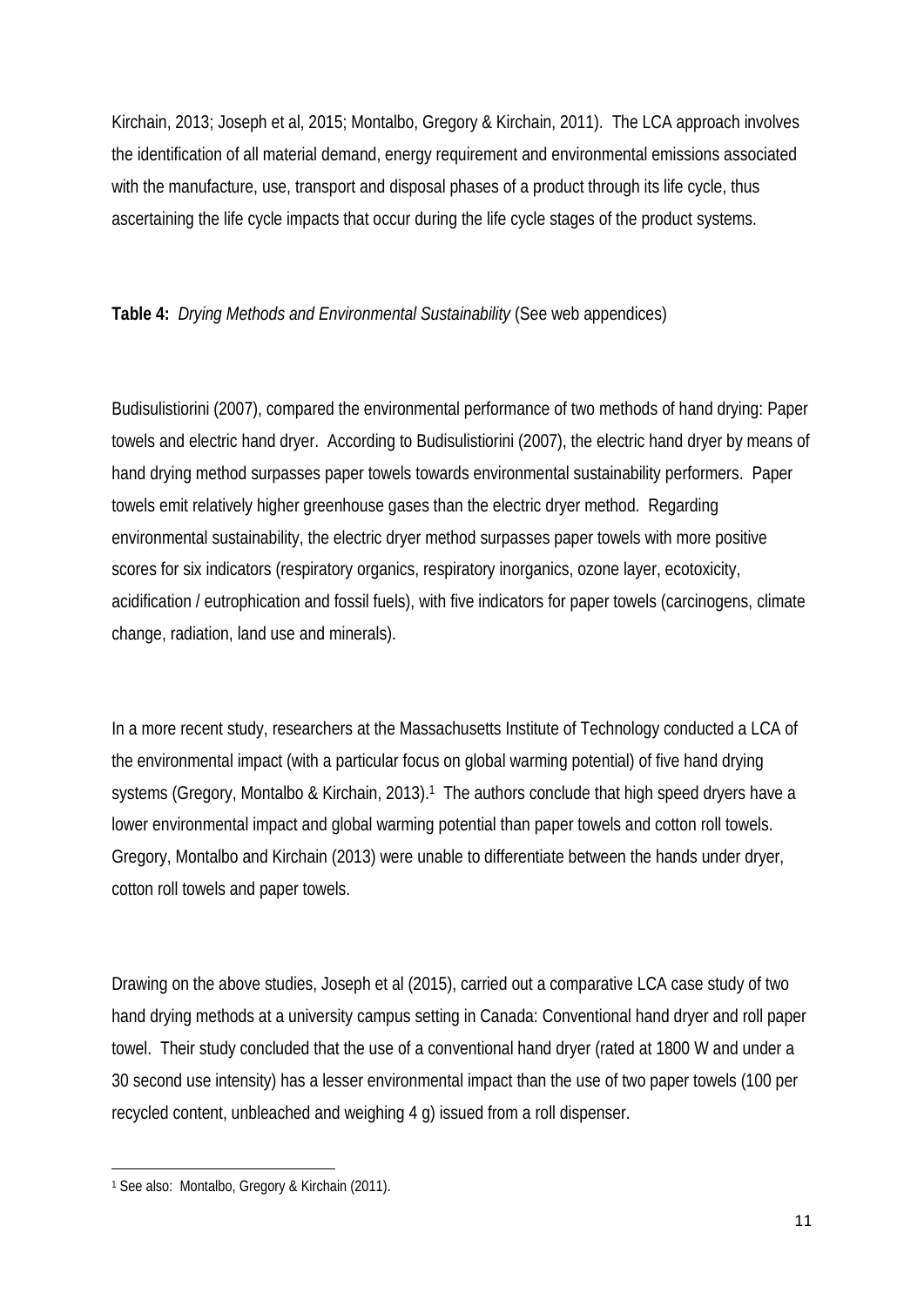Jet air dryers are particularly noisy compared to all other methods of hand drying, including warm air dryers. Redway and Fawdar (2008) ascertain the mean decibel level of jet air dryers at 0.5 metres is 94.1 dB, which is in excess of that of a passing heavy lorry 3 metres away. The mean decibel levels at 1.0 and 2.0 metres are in excess of a typical busy street at 87.4 and 86.3 dB respectively. When two jet air dryers were used concurrently, the decibel level at a distance of 2 metres was 92dB. Thus in environments with jet air dryers such as public washrooms, the noise levels could constitute a potential risk to those people exposed to it for long periods. Likewise Berkowitz (2015), found that electric dryers produced more intense sound than predicted by manufacturers.

#### **Discussion**

This review found there to be little agreement regarding the most hygienic method of hand drying and the published evidence regarding whether hand drying methods vary in their efficacy or tendency to aerosolise and thus transmit microorganisms, is inconsistent. A number of studies affirm that paper towels are the most efficient method of hand drying and that warm air dryers (including jet air dryers) are associated with amplified aerosolisation of microorganisms (Redway & Fawdar, 2008; Redway, 1994; Redway & Knight, 1998;) as compared to paper towels, while others suggest there is no difference (Ansari et al, 1991; Gustafson et al, 2000; Taylor et al, 2000; Mathews and Newsom, 1987).

Methodological issues may explain these inconsistencies, in part (Huang, Ma & Stack, 2012). Nevertheless, the degree of wetness appears to be an important factor in determining numbers of bacteria detected. Taylor et al (2000) and Mathews and Newsom (1987) investigated the residual bacteria on the hands following drying with warm air dryers and paper towels using contact plates. These studies suggest little differentiation regarding the removal of bacteria for the different drying methods. In their study, Taylor et al (2000) claim that the contact plate results appeared to be a reflection of the degree of wetness following drying, rather than the actual number of bacteria on the hands. In other studies reviewed, a number of authors used longer drying times of hot air dryers than others. Matthews & Newsom (1987) used warm air dryers until the hands of study participants were completely dry - ordinarily around one minute. Redway & Fawdar (2008) sought to reproduce as closely as possible the hand drying practices people use. In their study, the mean hand drying times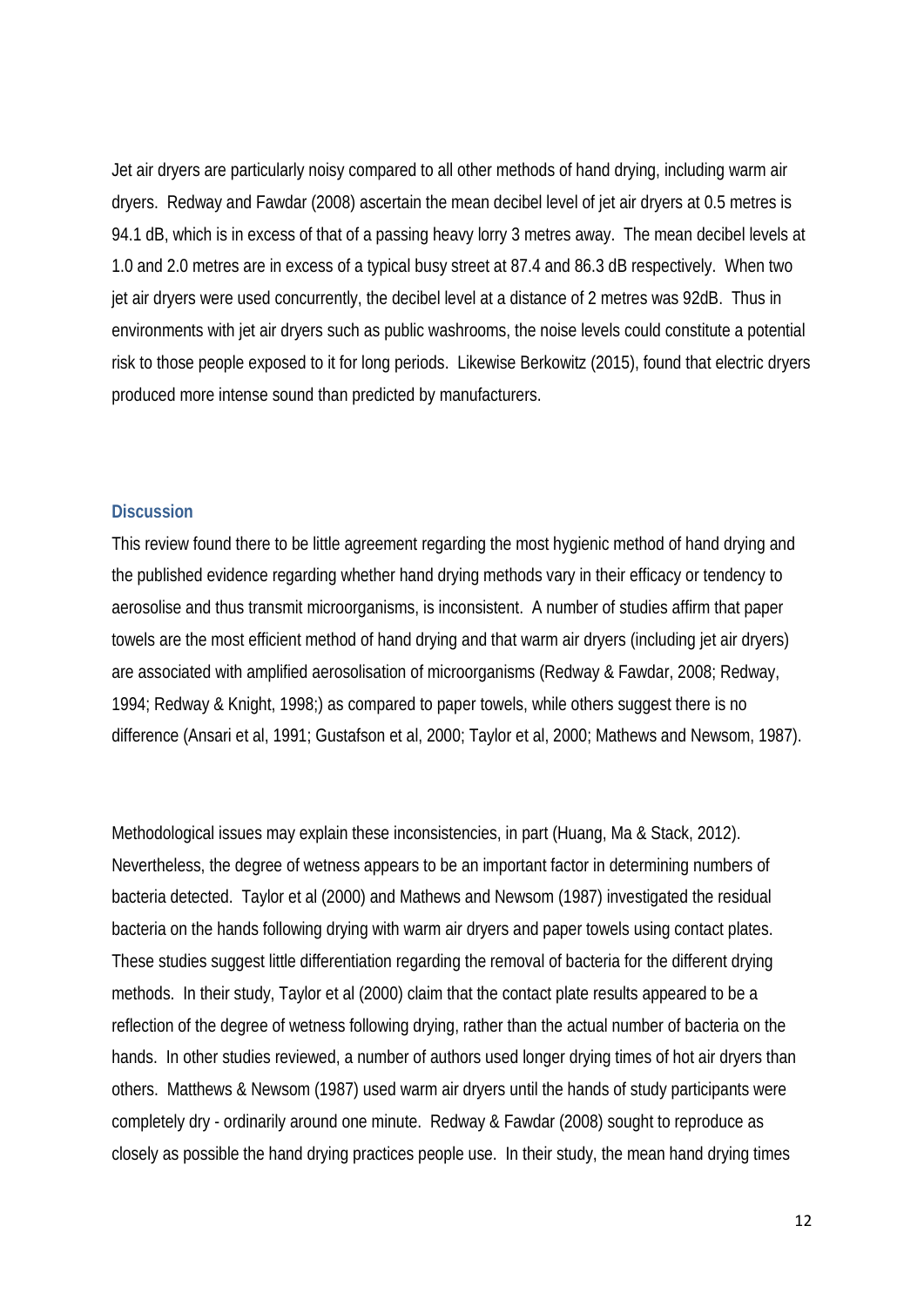were ten seconds for paper towels and twenty seconds using warm air dryers. Thus the significantly poorer hygiene performance of warm air dryers may be a reflection of their low efficiency and thus the greater amount of water remaining on participants' hands. Drying times will consequently have practice implications and impact on compliance.

Transmission of bacteria is most likely to occur from hands that are wet than dry hands. There is a clear correlation between the extent of wetness and the transfer of organisms, which consequently will impact on infection prevention within the healthcare settings (Patrick, Findon & Miller, 1997; Merry et al, 2001) and thus consequently patient safety. Bacterial numbers translocating on touch contact, decrease progressively as efficacy of drying removes residual moisture from the hands. Patrick, Findon and Miller (1997), note the single most important determinant of the number of microorganisms translocated from hands was the extent of residual moisture remaining on hands after washing. The work of Merry et al (2001), further confirms the role of residual water on the hands in the level of touch or contact associated contamination. Therefore, careful hand drying is a critical factor determining the level of touch-contact-associated bacterial transfer following hand washing, its recognition consequently could make a significant contribution towards improving hand hygiene care practices in clinical and public healthcare sectors.

Bacterial dispersal and transmission can be encouraged by the movement of air, thus increasing the likelihood of cross contamination. Redway & Fawdar's (2008) research suggests that air dryers in washrooms are often contaminated and emit bacteria in their airflow. Thus there is a potential risk of those persons standing at warm air or jet air dryers acquiring pathogenic bacteria being potentially dispersed; either through inhalation, being deposited onto the hands and body of users and from being further distributed into the wider environment (Ali Alharbi et al, 2016; Ngeow, Ong & Tan, 1989; Taylor et al, 2000; Yamamoto, Ugai & Takahashi, 2005).

The nature of clinical practice means that the hands of healthcare practitioners are frequently exposed to wetness. The literature refers to this as wet work. Healthcare practitioners are at high risk for developing occupational hand dermatitis as a consequence of frequent exposure to 'wet work' (Behroozy & Keegel, 2014) due to the nature of mandatory hygiene procedures, coupled to ineffective hand drying and/or the use of hand gloves. Among healthcare practitioners, nurses are particularly at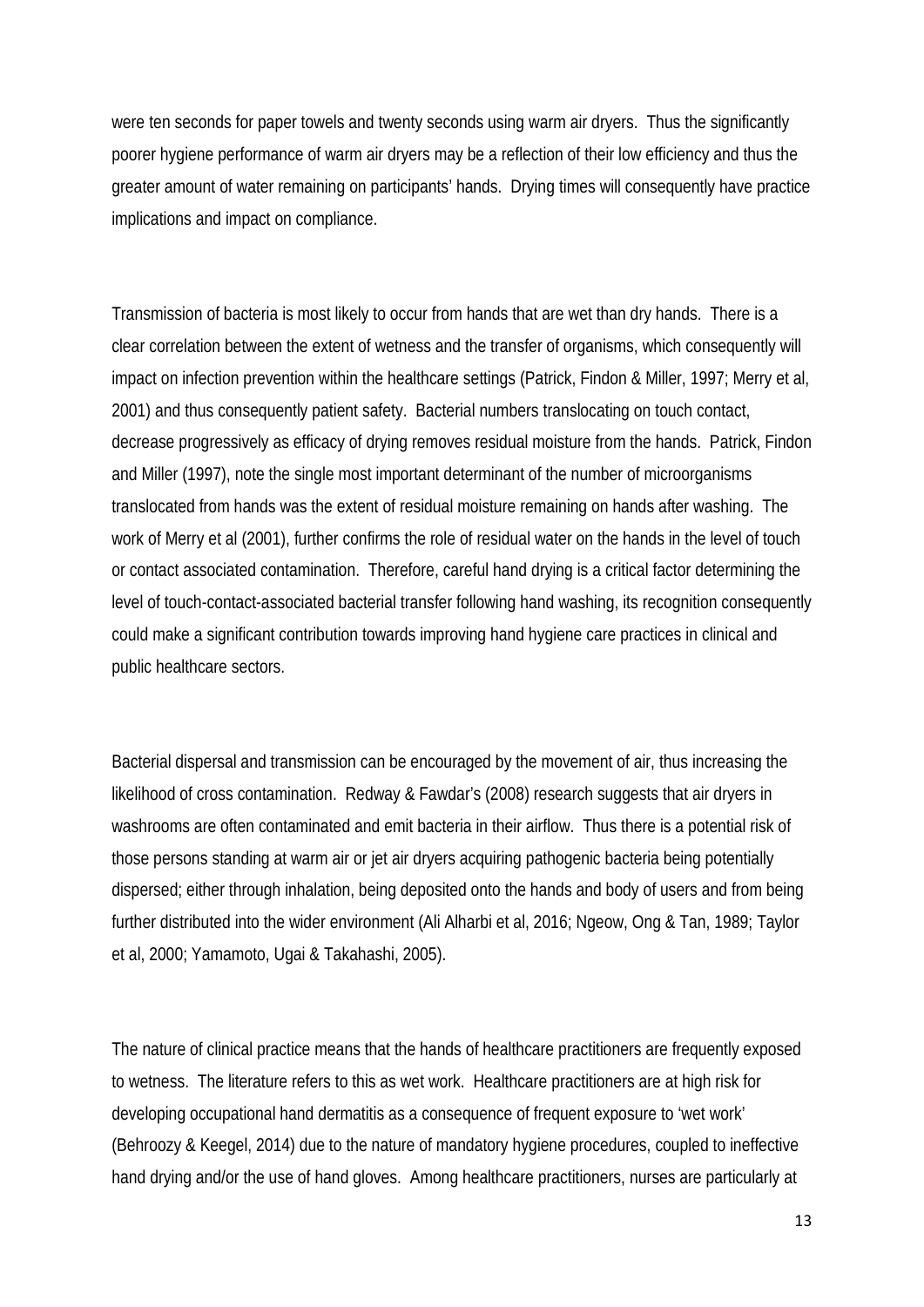high risk of hand dermatitis. It is estimated that around one thousand nurses develop work related irritant contact dermatitis each year in the UK (Behroozy & Keegel, 2014).

Hand hygiene and the efficacy of the hand drying method involves not only the percentage of dryness of the hands but also the removal of bacteria from washed hands and the prevention of cross contamination (Huang, Ma & Stack, 2012). In healthcare settings, the appropriate cleansing of the hands of staff or visitors prior to, or following, certain procedures and practices is of particular importance and a number of guidelines on handwashing and hand cleansing have been issued by the Centres for Disease Control and Prevention (CDC), the National Health Service (NHS) and the World Health Organisation (WHO) (Boyce & Pittet, 2002; Centres for Disease Control and Prevention, 2002; National Health Service Professionals, 2013; World Health Organisation, 2009). Warm air and jet air dryers are not recommended for use in healthcare settings as a result of their hygiene and environmental performance (Kimmitt & Redway, 2015; Redway & Fawdar, 2008). Continuous cloth roller towels are not recommended as they become common use towels at the end of the roll and can be a source of pathogen transfer to clean hands. Thus disposable paper towels offer the most hygienic method of hand drying in healthcare settings (Kimmitt & Redway, 2015; Redway & Fawdar, 2008). As part of our review, we studied national and local UK government policy regarding hand drying. Contained within wider NHS infection prevention and hand hygiene policy and procedure, disposable paper towels are advocated in all clinical settings as the 'quickest and most effective' means of removing residual moisture that may facilitate transmission of microorganisms (Loveday et al, 2014). This review found this directive adopted at localised levels by NHS Trusts and NHS Health Boards throughout the UK.

The review found warm air dryers to have a lower environmental impact (Budisulistiorini, 2007; Gregory, Montalbo & Kirchain, 2013; Joseph et al, 2015) and to be less of an economic burden (Budisulistiorini, 2007) than paper towels. Nonetheless, Redway and Fawdar (2008) found the noise levels of jet air dryers to constitute a potential risk and disturbance for patients within the clinical environment, and to those people exposed to it for extended periods in environments such as public washrooms. Paper towels are considered to be more of an economic burden than the use of electric hand dryers (Budisulistiorini, 2007), in that it is necessary to frequently replace paper towels while following initial instillation, electric air dryers require little maintenance. These tensions between IPC objectives and environmental impact beyond infection prevention, merits future research that explores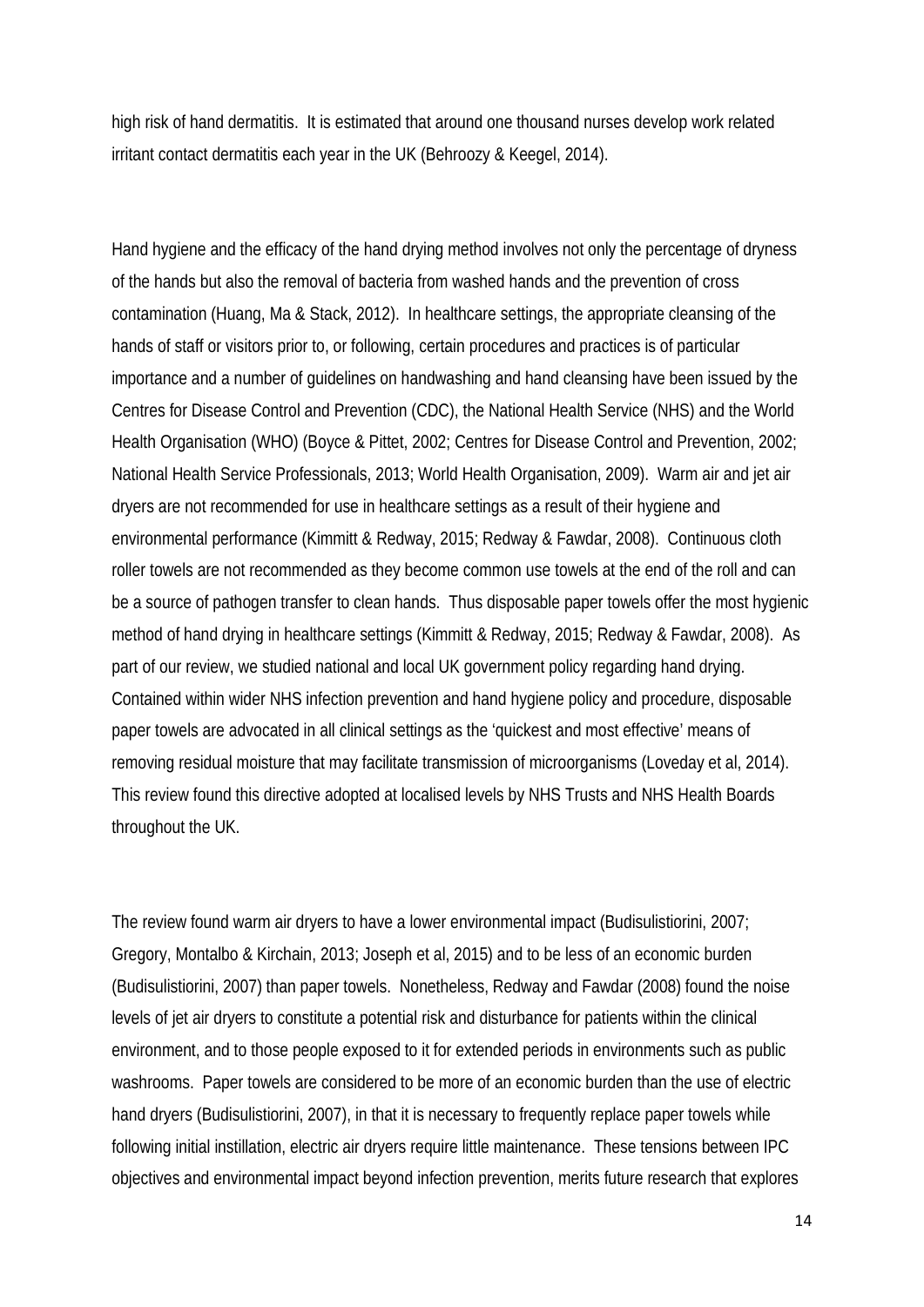the interrelation between infection prevention, environmental sustainability, and the design and structure of hand drying machines and products.

# **Limitations:**

Scoping reviews are most typically concerned with reporting the results of collective studies. This review has focused on the clinical importance of hand drying and the implications of wet hands for patients, healthcare practitioners and the clinical environment. Like all scoping reviews, it is subject to a number of important limitations.

This review is limited by the phrases used for searching, the databases accessed, the frame and method of searching for literature and by time constraints. Searching additional databases or using additional search phases may have identified more publications. The criteria that the article be written or available in the English language may further have led to omissions of studies published in other languages, particularly since studies that were screened and included were international.

Scoping reviews are one step removed from the primary data, and therefore we rely on the authors' reporting of results. A number of studies included in our review did not report sample sizes (See: Table 1 - See web appendices). No attempts were made to contact authors for this additional information. In other studies, sample sizes were small (See: Table 1 - See web appendices). Nevertheless, this review offers insight into efficacy of different hand drying methods, and the consequences of different hand drying methods in terms of microbial translocation and dispersal, occupational dermatitis and environmental sustainability.

This review did not identify research that specifically measured the extent of drying (or residual moisture) by healthcare practitioners irrespective of the methods used. Research to measure wetness on the hands and hand drying compliance by healthcare practitioners is an area of research that needs to be considered.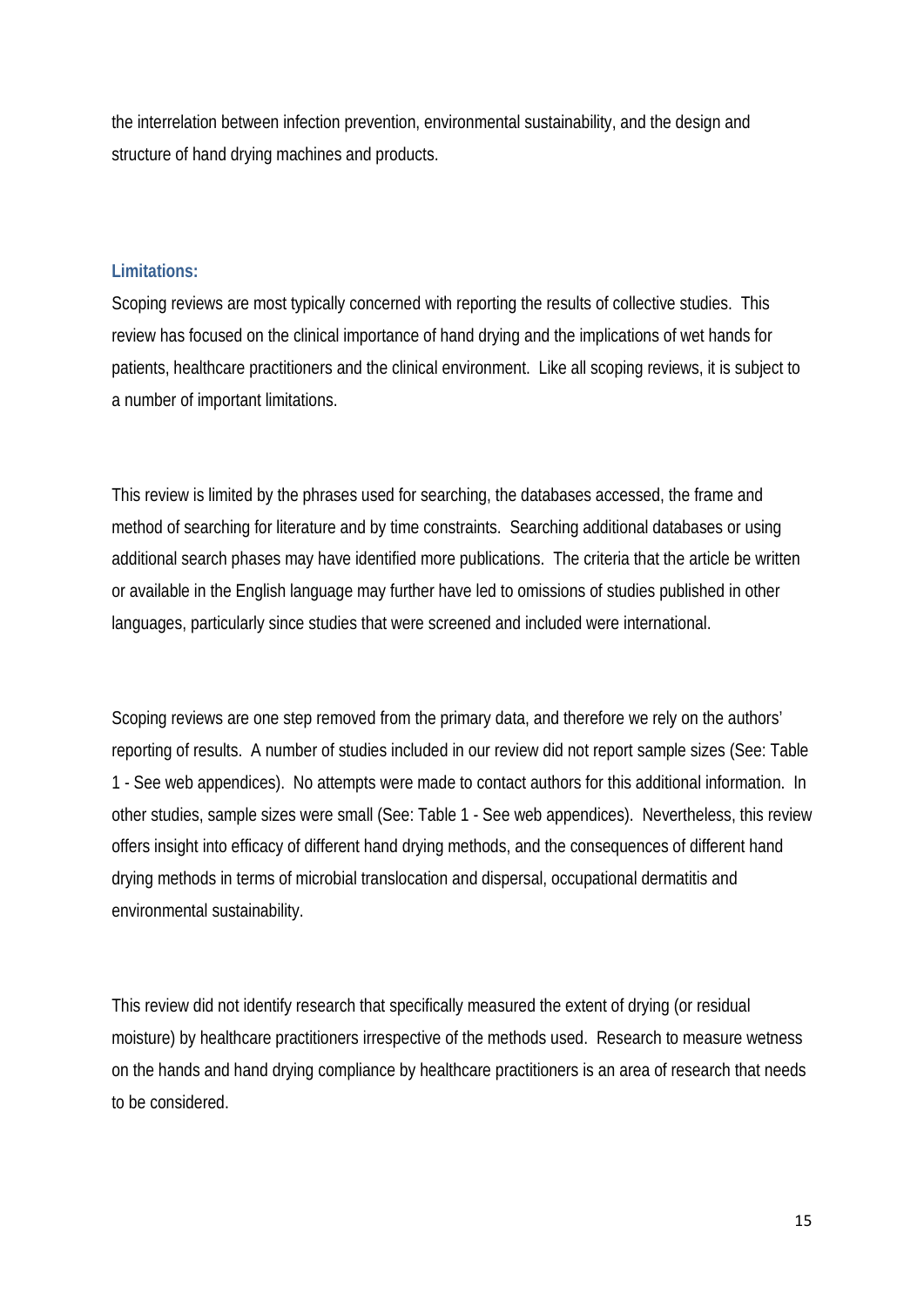# **Conclusion**

Good hand hygiene is recognised as a critical factor in controlling the spread of infectious diseases and delivering effective IPC practice. Effective hand hygiene which includes sound hand drying has the potential to control and reduce the spread of HCAIs, prevent environmental contamination, protect patients and minimise contact dermatitis for healthcare practitioners.

This scoping review suggests that greater attention needs to be given to effective hand drying and its importance when considering hand hygiene in the clinical context, and that patient safety is put at risk when healthcare practitioners fail to dry their hands or inappropriate methods are used. More high quality studies regarding the significance of hand drying to hand hygiene and the hand hygiene debate, are needed.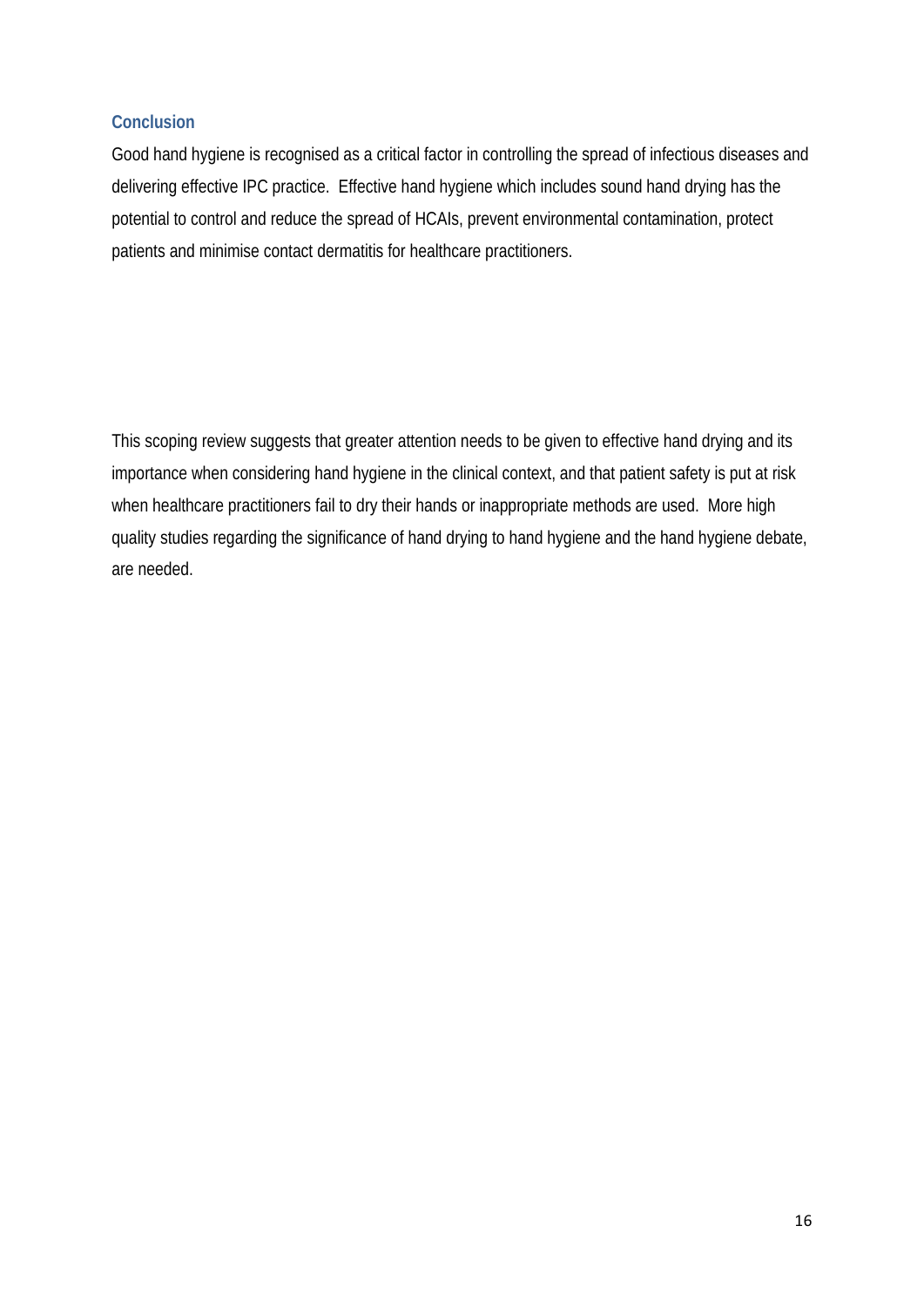# **References:**

Ali Alharbi, S. (et al) (2016) 'Assessment of the bacterial contamination of hand air dryer in washrooms', *Saudi Journal of Biological Sciences;* 23, 268-271.

Ansari, S. A. (et al) (1991) 'Comparison of cloth, paper and warm air drying in eliminating viruses and bacteria from washed hands', *American Journal of Infection Control;* 19, 5: 243-249.

Arksey, H. & O'Malley, L. (2007) 'Scoping Studies: Towards a methodological framework', *International Journal of Social Research Methodolog*y*;* 8, 1: 19-32.

Behroozy, A. & Keegel, T. G. (2014) 'Wet-Work Exposure: A Main Risk Factor for Occupational Hand Dermatitis', *Safety and Health at Work;* 5: 175-180.

Berkowitz, S. S. (2015) 'Hand dryer noise in public restrooms exceeds 80 dBA at 10 ft (3 m)', *Noise & Health;* 17, 75: 90-92.

Best, E. L. & Redway, K. (2015) 'Comparison of different hand-drying methods: The potential for airborne microbe dispersal and contamination', *Journal of Hospital Infection;* 89: 215-217.

Best, E. L., Parnell, P. & Wilcox, M. H. (2014) 'Microbiological comparison of hand-drying methods: The potential for contamination of the environment, user and bystander', *Journal of Hospital Infection;* 88: 199-206.

Bloomfield, S. F. (et al) (2007) 'The effectiveness of hand hygiene in reducing the risks of infections in home and community settings including handwashing and alcohol-based sanitizers', *American Journal of Infection Control;* 35, 10: S27-S64.

Boyce, J. M. & Pittet, D. (2002) 'Guideline for hand hygiene in health-care settings. Recommendations for the healthcare infection control practices advisory committee and the HICPAC/SHEA/APIC/IDSA hand hygiene task force', *Infection Control and Hospital Epidemiology;* 23, 12: S3-S40.

Budisulistiorini (2007) 'Life Cycle Assessment of Paper Towel and Electric Hand Dryer as Hand Drying Method in the University of Melbourne', *Teknik;* 28, 2: 132-141.

Centres for Disease Control and Prevention (CDC) (2002) 'Guideline for hand hygiene in health care settings', *Morbidity and Mortality Weekly Report;* 51: 1-45.

Gerhardts, A. (et al) (2012) 'A model of the transmission of microorganisms in the public setting and its correlation to pathogen infection risks', *Journal of Applied Microbiology;* 112, 3: 614-621.

Gould, D. J. (et al) (2007) 'The CleanYourHandsCampaign: Critiquing policy and evidence base', Journal of Hospital Infection; 65: 95-101.

Greenhalgh, T (2010) *How to Read a Paper: The basics of evidence-based medicine;* Oxford: Wiley-Blackwell. Fourth Edition.

Gregory, J. R., Montalbo, T. M. & Kirchain, R. E. (2013) 'Analyzing uncertainty in a comparative life cycle assessment of hand drying systems', *The International Journal of Life Cycle Assessment;* 18: 1605-1617.

Gustafson, D. R. (et al) (2000) 'Effects of 4 Hand Drying Methods for Removing Bacteria from Washed Hands: A Randomized Trial', *Mayo Clinic Proceedings;* 75: 705-708.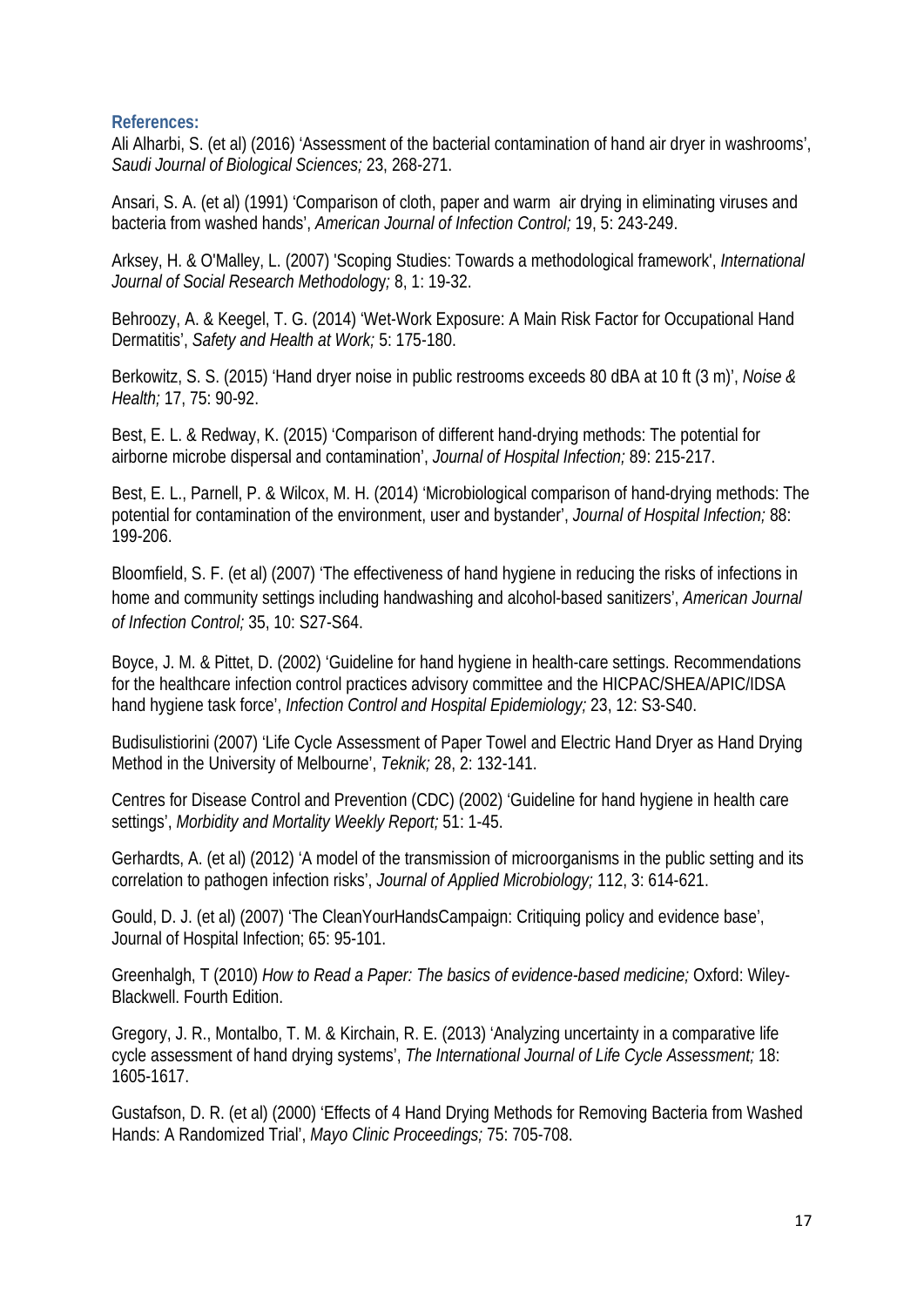Hanna, P. J., Richardson, B. J. & Marshall, M. (1996) 'A comparison of the cleaning efficiency of three common hand drying methods', *Applied Occupational and Environment Hygiene;* 11, 1: 37-43.

Huang, C., Ma, W & Stack, S. (2012) 'The hygienic efficacy of different hand drying methods: A review of the evidence', *Mayo Clinic Proceedings;* 87, 8: 791-798.

Huesca-Espitia, L. D. C. (et al) (2018) 'Deposition of Bacteria and Bacterial Spores by Bathroom Hot-Air Dryers', Applied and Environmental Microbiology; 84, 8: e00044-18.

Jensen, D. A. (et al) (2015) 'Quantifying the effect of hand was duration, soap use, ground beef debris and hand drying methods on the removal of Enterobacter aerogenes on hands', *Journal of Food Protection;* 78, 4: 685-690.

Joseph, T. (et al) (2015) 'A comparative life cycle assessment of conventional hand dryer and roll paper towel as hand drying methods', *Science of the Total Environment;* 515-516: 109-117.

Kampf, G. & Kramer, A. (2004) 'Epidemiologic background of hand hygiene and evaluation of the most important agents for scrubs and rubs', *Clinical Microbiology Reviews;* 17, 4: 863-893.

Kimmitt, P. T. & Redway, K. F. (2015) 'Evaluation of the potential for virus dispersal during hand drying: A comparison of three methods', *Journal of Applied Microbiology;* 120: 478-486.

Loveday, H. P. (et al) (2014) 'Epic3: National Evidence-Based Guidelines for Preventing Healthcare-Associated Infections in NHS Hospitals in England', *The Journal of Hospital Infection;* 86, 1: S1-S70.

Margas, E. (et al) (2013) 'Assessment of the environmental microbiological cross contamination following hand drying with paper hand towels or an air blade dryer', *Journal of Applied Microbiology;* 115: 572-582.

Magiorakos, A. P. (et al) (2010) 'Pathways to clean hands: Highlights of successful hand hygiene implementation strategies in Europe', *Euro Surveill;* 15.

Matthews, J. A. & Newsom, S. W. B. (1987) 'Hot air electric hand driers compared with paper towels for potential spread of airborne bacteria', *Journal of Hospital Infection;* 9, 1: 85-88.

Merry, A. (et al) (2001) 'Touch contamination levels during anaesthetic procedures and their relationship to hand hygiene procedures: A clinical audit', *British Journal of Anaesthesia;* 87, 2: 291- 294.

Montalbo, T., Gregory, J. & Kirchain, R. (2011) 'Life Cycle Assessment of Hand Drying Systems', *Massachusetts Institute of Technology*.

National Health Service Professionals, (2013) *Standard Infection Prevention and Control Guidelines. Clinical Governance. V4;* March, 2013.

Ngeow, Y. F., Ong, H. W. & Tan, P. (1989) 'Dispersal of bacteria by an electric hand dryer', *Malaysian Journal of Pathology;* 11: 53-56.

Patrick, D. R., Findon, G. & Miller, T. E. (1997) 'Residual moisture determines the level of touch-contact associated bacterial transfer following hand washing', *Epidemiology and Infection;* 119: 319-325.

Redway, K. (1994) *Hand Drying: A Study of Bacterial Types Associated with Different Hand Drying Methods and with Hot Air Dryers;* London: University of Westminster.